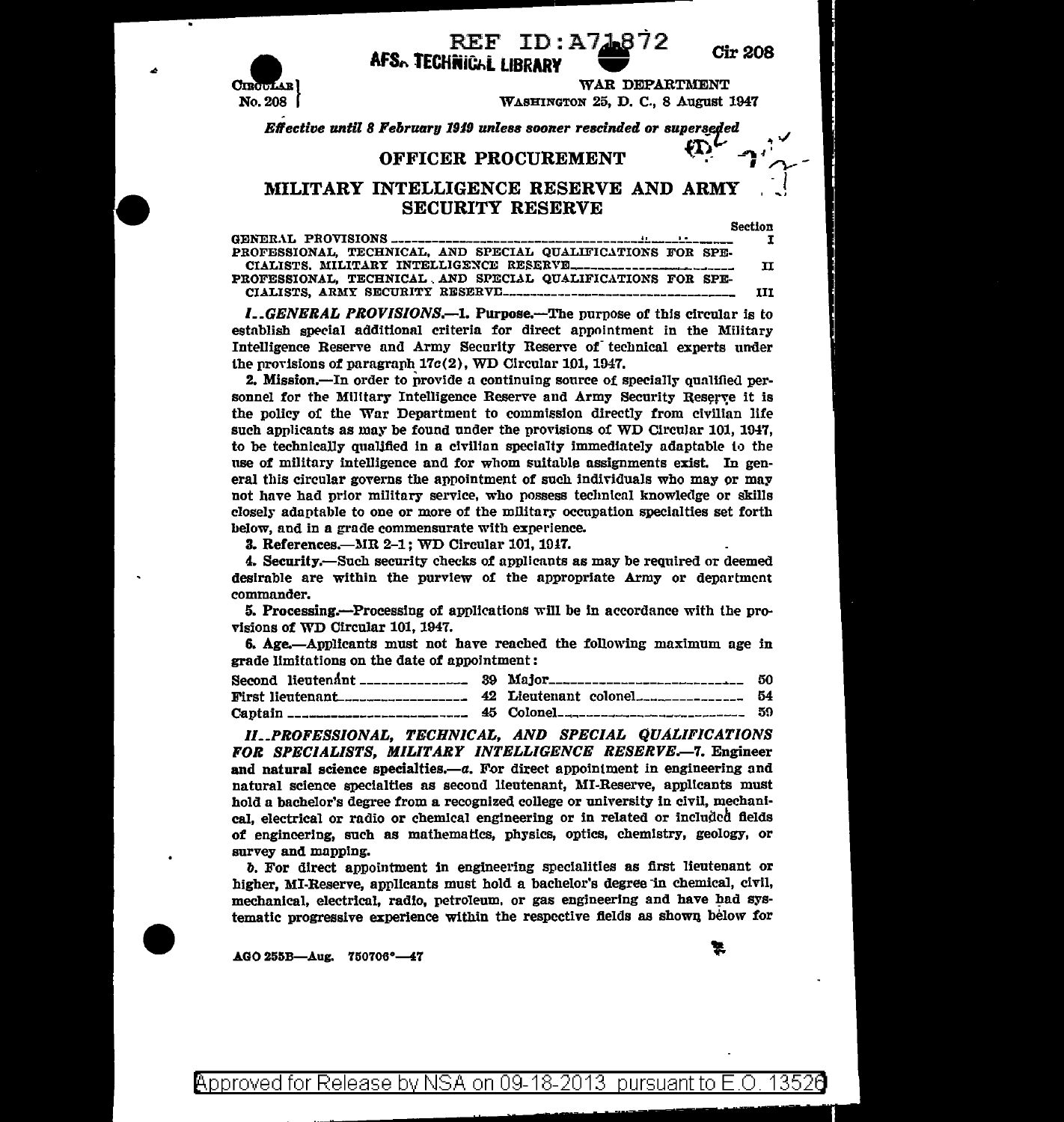## Ch-208 **Charles Christian Property of the Christian Property of the Christian Property of the Christian Property of the Christian Property of the Christian Property of the Christian Property of the Christian Property of**

a xnlnlmum of 3 years for first lieutenant; 7 years for captain ; 14 years for major ; 19 years for lieutenant colonel ; and 25 years for colonel. Possession of a doctor's degree in mathematics,. physics, chemistry, geology, mechanics, or other engineering sciences will be construed as equivalent to 3 years of professional experience. Professional experience includes design, construction, management, administration, research, or teaching In any of the following fields:

- (1) Mechanical engineering, such as aeronautical, naval, marine, internal combustion; steam power equipment; industrial machinery and equipment; automotive engineering; heating, ventilating, refrigerating, air conditioning; ordnance, or specialties involving materiais research and design of methods or equipment.
- (2) Power engineering.—The generation, distribution, transmission, and utilization of electric power; equipment protection; rate analysis.
- (3) Illumination engineering.-The design and construction of illuminating systems, equipment, lamps.
- (4) Wire communications.--Telegraphy, telephony, cable, alarm and signal systems, and traffic control; switchboards, dial systems, teletypewriter exchange system.
- (5) Radio and electrontcs.-Radio transmitters and systems; radio receivers, antennas, facsimile equipment, radar, and the engineering operation of radio broadcasting stations.
- $(6)$  Transportation.-The development of electrical equipment for railroads, ships, airplanes.
- (7) Miscellaneous research and applications in electrical engineering. $-$ Automotive, aviation, marine, and heavy industry; electrical instruments; research in fundamental electrical and magnetic phenomena.
- (8) Specializations in petroleum and natural gas.-The development of oil wells by drilling and erection of equipment and structures: petroleum production, including control of flow and storage; transportation of oil by pipe line, tanker, and tank car.
- (9) *Civil engineering*.—Survey and mapping as they relate to the preparation of topographic maps by stereophotogrammetric methods from aerial photographs: planometric, geodetic, cartographic, hydrographic, and cadastral engineering.
- (10) Geophysical specialities.-Analysis of the form, structure, and distribution of land surface features; the location of ground water, building material, road metal, and analysis of terrain from the standpoint of construction; the geographic phases of agriculture, mining, power, transportation, and trade; and the planning, com- .pilation, and construction of maps, including the use of aerial photographs. Explorations for new petroleum fields by use of seismic, gravimetric, electrical or geological techniques.
- $(11)$  Photographic and optical sciences.--Optical instruments such as lenses, cameras, telescopes, rangefinders; and the physical and chemical properties of photographic materials.

8. Language specialties.--a. For direct appointment as second lieutenant, MI-Reserve, in a language specialty, applicants must hold a bachelor's degree from a recognized college with a major in a foreign language or·possess an idiomatic knowledge of a foreign language and must be conversant through close association with the customs of people to whom the language is native.

**AGO 255B** 

I I

*b.* For direct appointment as first lieutenant or higher in the MI-Reserve In a language specialty requiring the  $oral$  use of a foreign language, applicants must 'possess an idiomatic knbwledge of the language, political institutions, customs, 'and habits- of one or more foreign countries for which the language is appro- ·priate and must be of appropriate age for the respective grades in accordance with the following minimum ages: for first lieutenant,  $28$  years; for captain,  $32$  years.

3

**1**32 years. *c.* For direct appointment as nrst lieutenant or nigher, Mi-Reserve, in a language specialty requiring the *written* use of a foreign language, applicants must have fulfiJied requirements f'or second lieutenant, must possess a bachelor's degree from a recognized American college or university with a major in a foreign language or from a foreign college or university, and must have had professional experience in the literary use of the language for minimum of 3 years for first lieutenant; 7 years for capitain; 14 years for major; 19 years for lieutenant colonel; and 25 years for colonel. For the grades of major, lieutenant colonel, and colonel the applicant will be required, in addition, to demonstrate competence in some speciallzed area of business or cultural activity of a foreign country for which he possesses'language skill. Possession of a master's degree in languages will be construed as equivalent to 1 year of professional experience; **a** doctor's degree in languages will be construed as equivalent to 3 years of professio'nal experience.' Professional experience includes wrlting, translating, or' teaching a foreign language. ·

 $d$ . For-direct appointment as second lieutenant, MI-Reserve, as an instructor of foreign languages, applicant must hold bachelor's degree in a foreign language.

*e.* For direct appointment as first lieutenant or higher in the MI-Reserve, as an *instructor* of foreign languages, applicant must have fulfilled the requirements for second lieutenant and have had experience in teaching foreign languages at the high school or college level or in the development of instructional material or methods for teaching foreign languages, for a minimum of 3 years for first lieutenant; 7 years for captain; 14 years for major; 19 years for lieutenant colonel; and 25 years for colonel. For the grades of lieutenant colonel and colonel, applicants must have held administrative or supervisory positions in the field of education for 10 years or more. Possession of a master's degree wilJ be construed as equivalent to 1 year of professional experience ; a doctor's degree will be construed as equivalent to 3 years of professional experience.

9. Intelligence, counterintelligence, and security specialties.—a. For direct appointment in intelligence, security, and related counterintelligence and investigational specialties as second lieutenant, MI-Reserve, applicants must hold a bachelor's degree in accounting, business administration, economics, journalism, law, or in the field of engineering, or in related or included fields of specialization.

· *b.* For dfrect appointment 'in intelligence and security specialties as first lieutenants or higher, MI-Reserve, applicants must possess the educational requirements cited a'bove and in addition have had progressive experience within the respective fields as shown below for a minimum of 3 years for first lieutenant ; 7 years for captain; 14 years for major; 19 years for lieutenant colonel; and 25 years for colonel. Applicants will be required to demonstrate that their experience has been of such quality and scope that they possess competence on a level of responsibility, skill, and knowledge appropriate to the grade for which recommended. Possession of advanced degree will be so construed as to allow a master's degree to substitute for 1 year's experience and a doctor's degree to

**AGO 255B** 

**ele** 

 $\vert$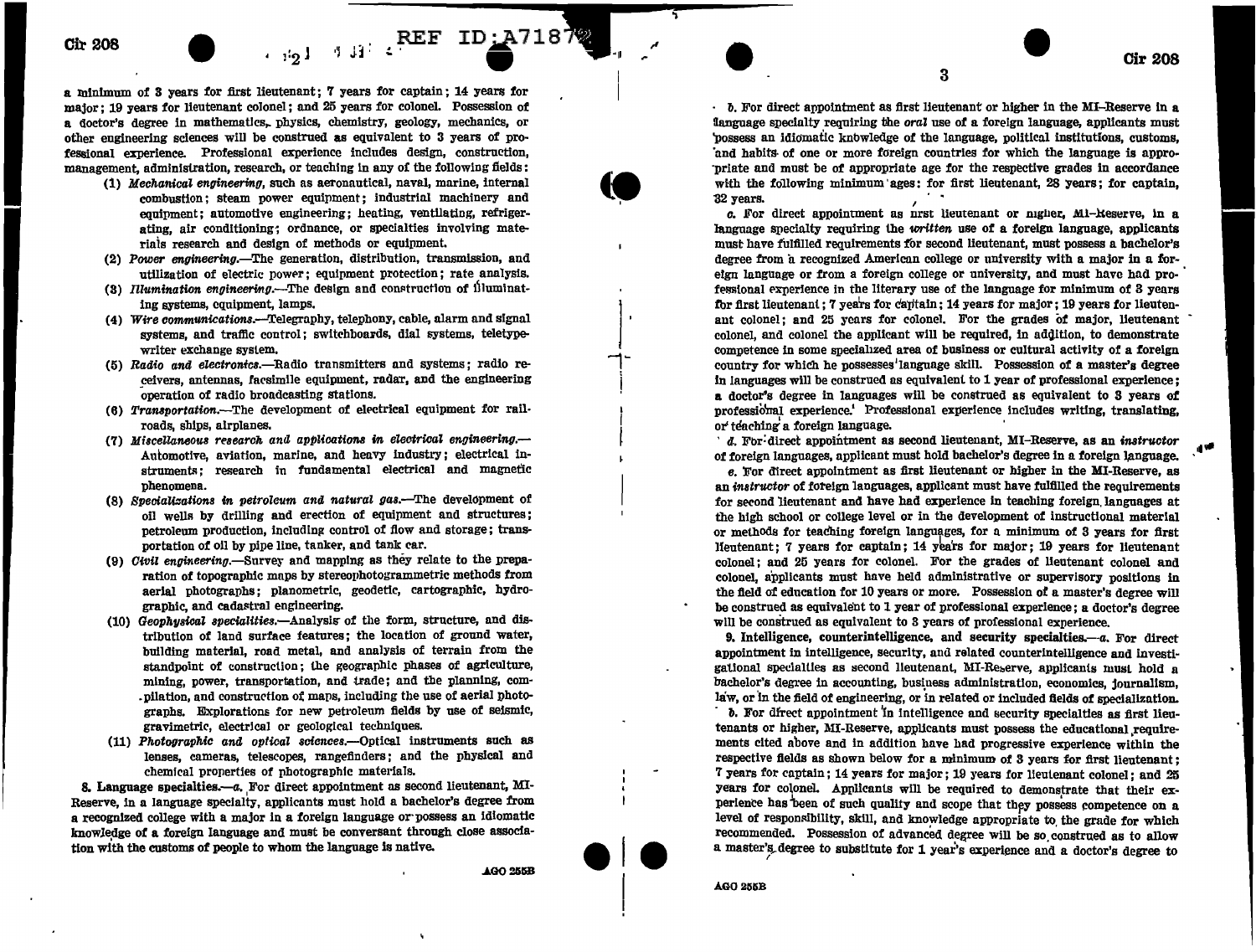$\text{CF} \quad \text{ID} \quad \text{Q} \quad \text{71872},$ 

 $\overline{1}$ 

substitute for 3 years' experience. Evidence of status as a certified public accountant or as an actuary will be regarded as qualifying for the grade of first lieutenant or higher. Enlisted experience in World War II in the following  $MOS's$  will be construed as qualifying experience on a year for year basis: Criminal Investigator (CID) (301), Intelligence NCO (631), and Counter Intelligence Investigator (CIC) (1301). Professional experience includes administration, research, writing, teaching, or full time employment on a managerial, supervisory, or technical level in any of the following fields:

(1) Legat-Activities such as general law practice or law practice In any of the following specialized fields of law: administrative, corporation, insurance, labor, probate-trust or surrogate, real estate, tax, trade practices, public utilities, criminal, foreign, or mercantile law, in any of the following capacities: trial lawyer, research and brief writer, supervisor, drafter, examiner, judge, interpreter, editor, teacher, adviser, coordinator, legislative analyst, or naturalization specialist.

- $(2)$  Law enforcement-public and property protection.-Law enforcement, fact finding, and compliance investigation activities such as: motor carrier investigator, railroad investigator, narcotic inspector, radio monitor, federal tax investigator, customs guard and patrol Inspector, immlgration Inspector, criminal investigator, post office Inspector, food and drug inspector, building and safety inspector, police chief, police inspector, detective, federal agent, fire ·IJ.ii inspector, or fire marshal.
	- (3) Engineering.-Activitles within the fields of electrical, mechanical, civil, industrial, chemical, aeronautical, mining, or architectural engineering in the capacity of designer, layout engineer, construction engineer, Installation engineer, erection engineer, inspection engineer, production engineer, research engineer, specifications writer, testmg engineer, technical editor, technical writer, instructor, or estimator.
	- (4)  $Accounting and auditing. -Activities within the fields of general$ accounting and auditing, public accounting, private accounting and auditing, and Government accounting and auditing in the capacity of research worker, editor, writer, teacher, investigator, inspector, adviser, monitor, or examiner.
	- $(5)$  Journalism and writing.--Activities within the fields of free lance writing, motion picture and theatrical writing and editing, radio and television writing and editing, newspaper writing and editing, trade journal writing, news analysis writing, war correspondence writing, reporting, technical editing and writing, and public relations writing.
	- (6) Economics and business administration.-Activities within the fields of marketing, economics, economic analysis, trade economics, transportation economics, tariff economics, corporation economcis, industrial and commercial economics, natural resources development, mineral economics, labor standards economics, labor relations economics, social Insurance economics.
	- (7) Commercial investigation.--Credit, claims, and insurance investigation for commercial establishments.

 $AGO 255B$ 

10. Finance and statistical specialties.- $a$ . For direct appointment in financeanalysls .and statistical specialties as first lieutenant, MI-Reserve, applicants must hold either a master's degree with major study in the fields of business administration, accounting, statistics, economics, banking and finance, or related activities, and 2 years of related progressive professional experience; or a doctor's degree in one of the foregoing fields.

5

*b.* For direct appointment in finance-analysis and statistical specialties as cnptain or higher. MI-Reserve, applicants must possess all the qualifications specified for first lieutenant and have had systematic progressive professional expcrience within the respective fields as shown below for a minimum of  $4$  additional years for captain, 11 adclitionnl years for major; 16 additional years for lieutenant colonel: and 22 additional years for colonel. Professional experience includes administration, supervision, counseling, or research in social economics; in the economics of the production, exchange, distribution, and consumption of wealth; in the economics of highway development, finance, and traffic: in the problems of political science, fOreign afiuirs and international relations, or in the mathematical basis of statistics as applied to the following fields:

- $(1)$  *Economics.*--Public and private business and finance economics, labor economics, agricultural economics, and natural resources economics.
- $(2)$  *Aosounting and auditing.*—Public and private auditing and accounting.
- (3) Statistics and mathematics.--Actuarial and statistical method in industry, agriculture, and social and natural science.

11. Flying safety.-a. For direct appointment in the grade of captain, MI-Reserve, as a fiving safety officer, applicant must have 500 hours certified time as  $\mu$  pilot; 8 years' experience in the field of aeronautics of which at least 6 years mnst have been in strictly technical work either in tbe design of airplanes, the piloting of airplanes, the manufacture, operation, or maintenance of airplanes, the operation of airports, the making of investigations and inspections necessary to the enforcement of civil or military air regulations, the performance of scientific and economic research in the field of aeronautics. A minimum of 3 years of these 6 years of experience must have been acquired in one of the following positions:

- (1) Technical work in the field of aeronautics in the Bureau of Air Commerce, The Civil Aeronautics Authority, or the Civil Aeronautics Administration.
- (2) In an executive or supervisory capacity with a scheduled air carrier charge of dispatching, communications, operations, or maintenance.
- (S) In an executive or supervisory capacity with an established aeronautical enterprise such as the aviation division of a major oil company; and airplane, aviation engine, or aviation accessory manufacturing company; a Government-approved repair station; major air terminal; federal approved flying school; established charter airline operation.
- (4) Any similar position with the Army and Navy Air Forces.
- (5) Any time-equivalent combination of 1, 2, 3, and 4.

 $b$ . For direct appointment as major, MI-Reserve, as a flying safety officer, applicant must have fulfilled the requirements for captain above and have an additional 7 years' experience in the field of aeronautics of which at least 3 years must have been in a strictly technical work as described for captain above.

*c.* Applicants mny substitute 1 year of study, successfully completed at a college or university of recognized standing for 6 months of the experience prescribed above, up to a maximum of 4 years of college study (2 years' experience) except that if the courses takan have been in law or engineering

**AGO 255B** 

ee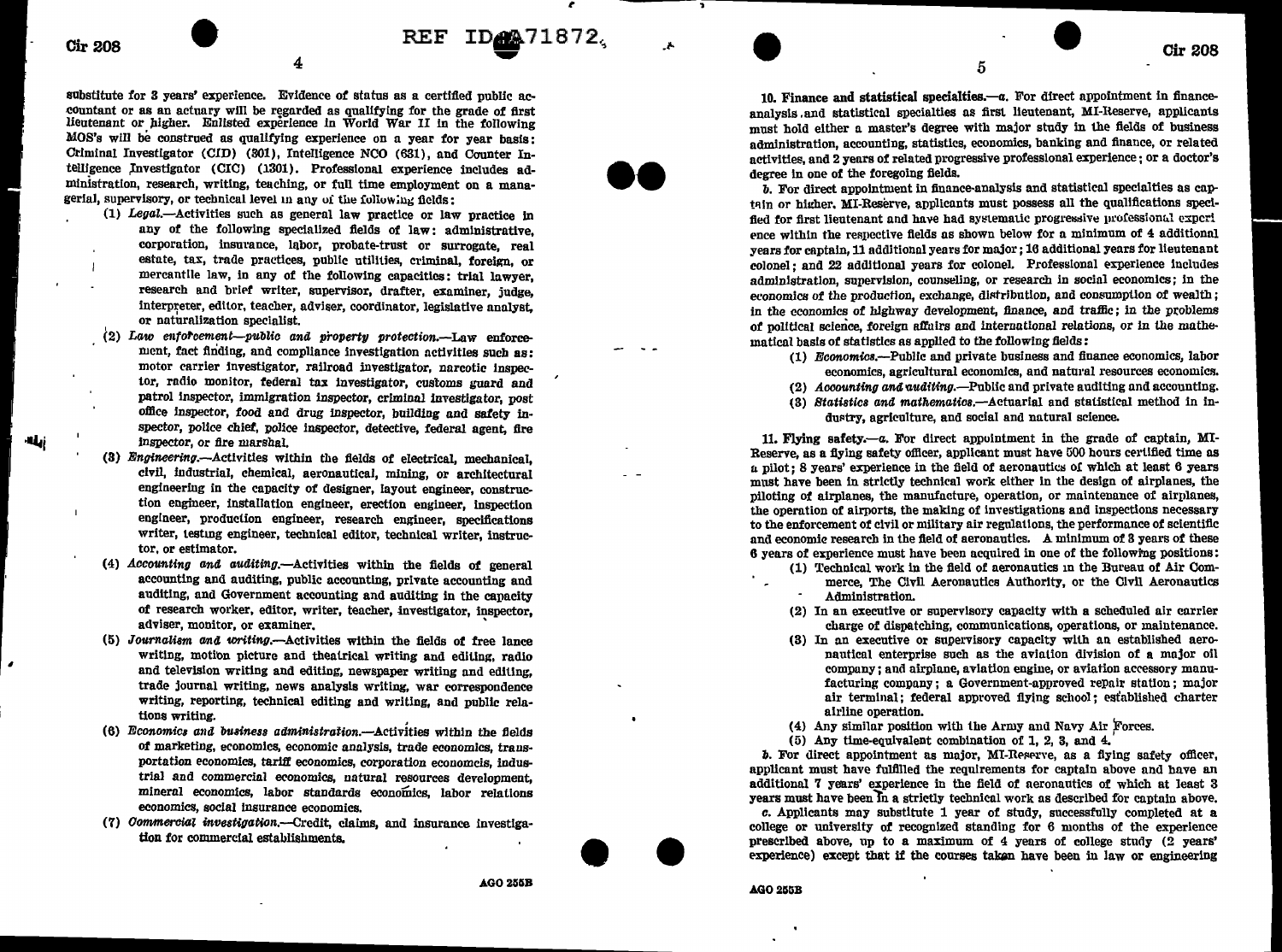they may be substituted, year for year, up to a maximum of 4 years. In each case, however, the applicant must have the certified time as a pilot required for each grade and the 3 years of experience required under  $a(1)$ , (2), (3),  $(4)$  or  $(5)$  above.

6

12. Photographic specialties.--- a. For direct appointment as first lieutenant. MI-Reserve, in photographic specialties, applicants must have had a minimum of 7 years' specialized experience in taking motion pictures in the studio or in the field; in supervising the work of a group of still or motion picture photographers in a photographic laboratory; or in directing all of the operations involved in making a complete motion picture.

b. For direct appointment as captain or higher, MI-Reserve, in photographic specialties, applicants must have had systematic progressive experience withinthe respective fields as shown below for a minimum of 11 years for captain: 18 years for major; 23 years for lieutenant colonel; and 29 years for colonel. Qualifying experience includes experience in any of the following fields:

- (1) Motion picture production.--Operation and care of still and motion picture cameras and lighting equipment; experience in the selection of actors and location sites; experience in the final sequencing, titling, and editing of film: experience in the planning of motion picture productions, including responsibility for working methods, techniques and choice of subject matter to make an effective pictorial presentation.
- (2) Scientific photography.-Photomicrography, ultraviolet. infra-red. and color.
- (3) Industrial.--Educational and training films, newsreeds, and animated motion pictures.

13. Scale models and miniature representation.-- a. For direct appointment in the grade of second lieutenant, MI-Reserve, in activities involving scale models and miniature representation, applicants must have had 4 years' experience as artist, sculptor, machinist, machine shop foreman, model maker for the moving nicture or other industry in the design and construction of scaled miniature models in metal, clay, plaster, wood, foamtex rubber or similar substance. Evidence of substantial attainment of an avocational nature in this field may be accepted as qualifying experience if supported by samples of work products or similar testimony of skill.

b. For direct appointment in the grade of first lieutenant or higher, MI-Reserve, in activities involving scale models and miniature representation, applicants must fulfill the foregoing requirements for second lieutenant and have had systematic progressive experience in the design and construction of scaled miniature models for a minimum of three additional years for first lieutenant, or seven additional years for captain. For the grade of captain, applicant must have held supervisory positions requiring the designing of large scale models utilizing a variety of models or parts, such as required in the design and construction of movie sets, model plans for cities, housing developments, industrial plants, highways, or the setting up of complicated model machinery.

14. Printing and publication specialties.--- a. For direct appointment as second Hentenant, MI-Reserve, in printing and publications specialties, applicants must hold a bachelor's degree with a major in journalism or 4 years professional employment in journalism, or have had 4 years' experience as circulation mangraphic or offset duplicating plant.

ager, newspaper, magazine, advertising agency, or publishing house; or have had 4 years' experience as supervisor or manager of a lithographic, photolithob. For direct appointment as first lieutenant, MI-Reserve, in printing and pub-

٦

REF ID: 471872

lications specialties, applicants must possess all the qualifications specified above for second lieutenant and have had three additional years of systematic progressive experience in any of the fields designated below. To be commissioned in these specialties as captain, MI-Reserve, applicants must possess all the qualifications specified for first lieutenant and have had 4 additional years of supervisory or managerial experience in any of the following printing and publishing fields:

 $\overline{7}$ 

- (1) Journalism.- Activities in newspaper, periodical, or book publishing in the capacity of city, magazine, marine, military, news, radio, or managing editor: advertising or publishing house manager: editorial, feature, news writer; war or foreign correspondent; propaganda or news analyst; or special department editor.
- (2) Distribution.--Activities such as circulation manager; city, county, state, or division circulator; distribution inspector, publications manager, or mail room superintendent.
- (3) Printing and reproduction. Supervisory or managerial activities within the printing and publishing industry over the mechanical or laboratory operations involved in lithography, engraving, photolithography, plate making, offset press duplicating, photoengraving, photo transferring, color reproduction, and developing, enlarging. and reducing copy for offset printing.

15. Foreign liaison intelligence.---a. For direct appointment as captain, MI-Reserve, in a foreign liaison intelligence specially, applicant must be able to read and write fluently and speak in native idiom one or more foreign languages and must have had 7 years of large scale commercial business or diplomatic dealings with a foreign country (as in the capacity of foreign correspondent. export-import broker, foreign commercial attaché, or in diplomatic or consular functions of the Foreign Service Office). Education must include a buchelor's degree in liberal arts or sciences from a recognized college or university.

b. For direct appointment in MI-Reserve in a foreign liaison intelligence specialty in a grade above captain, applicants must fulfill the foregoing requirements for captain and have had systematic and progressive experience in commercial business or diplomatic activities in foreign countries for a minimum of 14 years for major: 19 years for lieutenant colonel; and 25 years for colonel.

16. Psychological warfare specialties.-- a. For direct appointment as second lieutenant, MI-Reserve, as a psychological warfare specialist, applicants must hold a bachelor's degree in psychology, journalism, political science, economics, advertising, sociology, or history, or in related or included fields of specialization.

b. For direct appointment in MI-Reserve as a psychological warfare specialist in a grade above second lieutenant, applicants must fulfill the foregoing requirements for second lieutenant and have had systematic progressive experience within the respective fields as shown below for a minimum of 3 years for first lieutenant: 7 years for captain; 14 years for major; and 19 years for lieutenant colonel. Applicants will be required to demonstrate that their experience has been of such quality and scope that they possess competence on a level of responsibility, skill, and knowledge appropriate to the grade for which recommended. Possession of an advanced degree will be so construed to allow a master's degree to substitute for 1 year's experience and a doctor's degree to substitute for 3 years' experience. Acceptable experience includes administration, direction, research, writing, level in any of the following fields:<br>(1) Journalism.—In the capacity of foreign correspondent, editorial writer,<br>(1) Journalism.—In the capacity of foreign correspondent, editorial writer, editing, teaching, or Tun nical level in any of the following fields:

public opinion analyst, political writer, and author or writer spe-

**AGO 255B** 

 $\bullet$